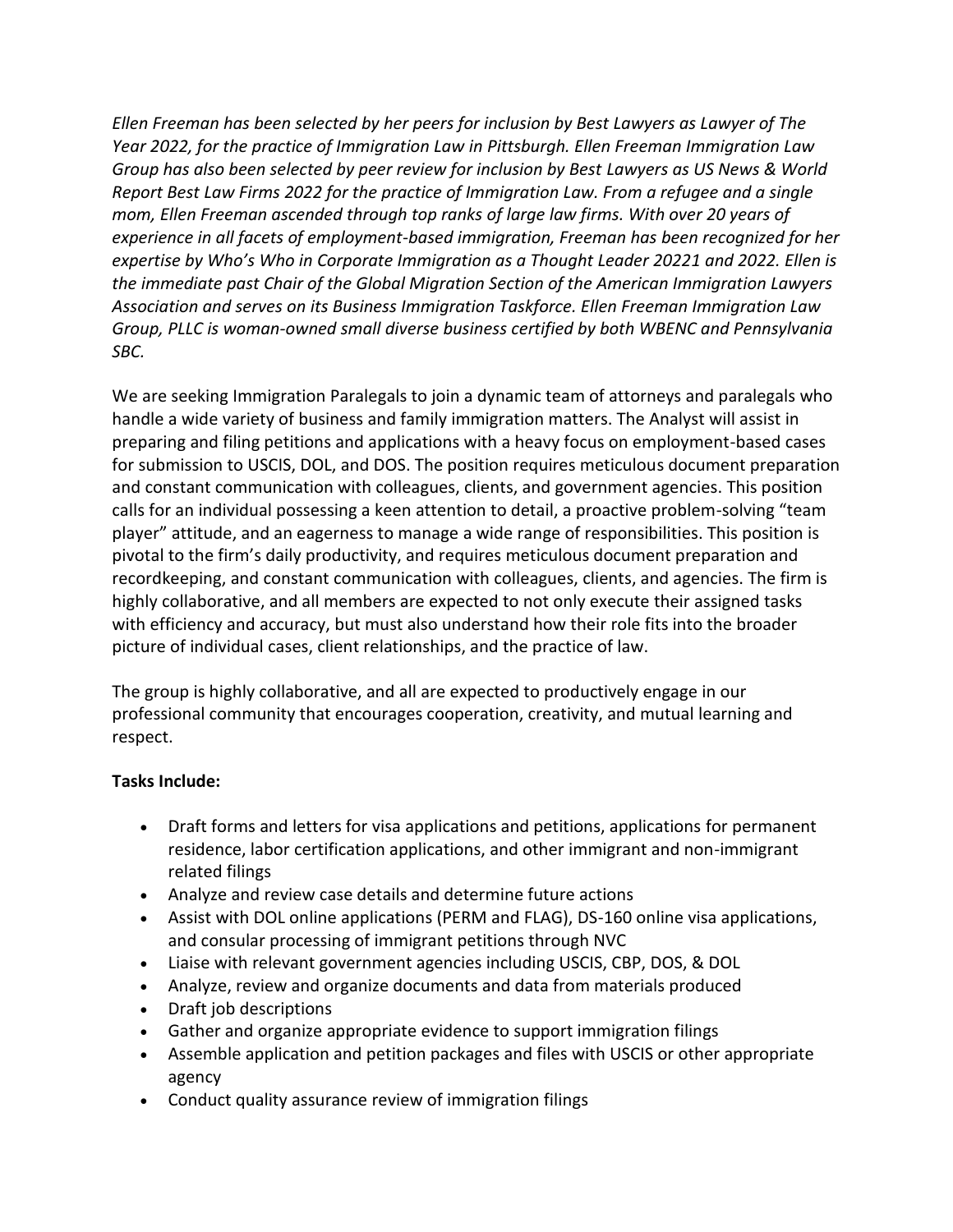- Coordinate translation of foreign documents, equivalency and evaluations of foreign degrees and work experience, and expert opinions
- Communicate timely, compassionately, and professionally with both corporate and individual clients on matters associated with immigration filings
- Maintain computer databases and monitor reports related to caseload management of immigration matters
- Address client case status inquiries, including steps in process remaining, processing times, and consular appointment issues.
- Monitor immigration related publications and web sites for news and trends and communicate findings to the practice group keeping important items in electronic files
- Draft client advisories related to significant developments in immigration law and practice
- Setup new cases in system and prepare engagement letters
- Work as a team to assist with administrative coverage needs and perform other related administrative functions as assigned

## **Report:**

Position reports directly to both Manager of Paralegals and Managing Partner .

- Compensation commensurate with experience
- 401(k) available after one year

## **If interested:**

Please include the following:

- Please attach your resume
- Please include a writing sample

## **Ellen Freeman Immigration Law Group provided the following inclusive hiring information:**

- Women-led organization
- LGBTQ+ friendly workplace
- Paid time off

### Email: [efreeman@freemanimmigration.com](mailto:efreeman@freemanimmigration.com)

Thank you so much!!

Ellen Freeman, Esquire Managing Partner Ellen Freeman Immigration Law Group, PLLC Main: +1 412-822-6500 Mobile: +1 412-292-3178